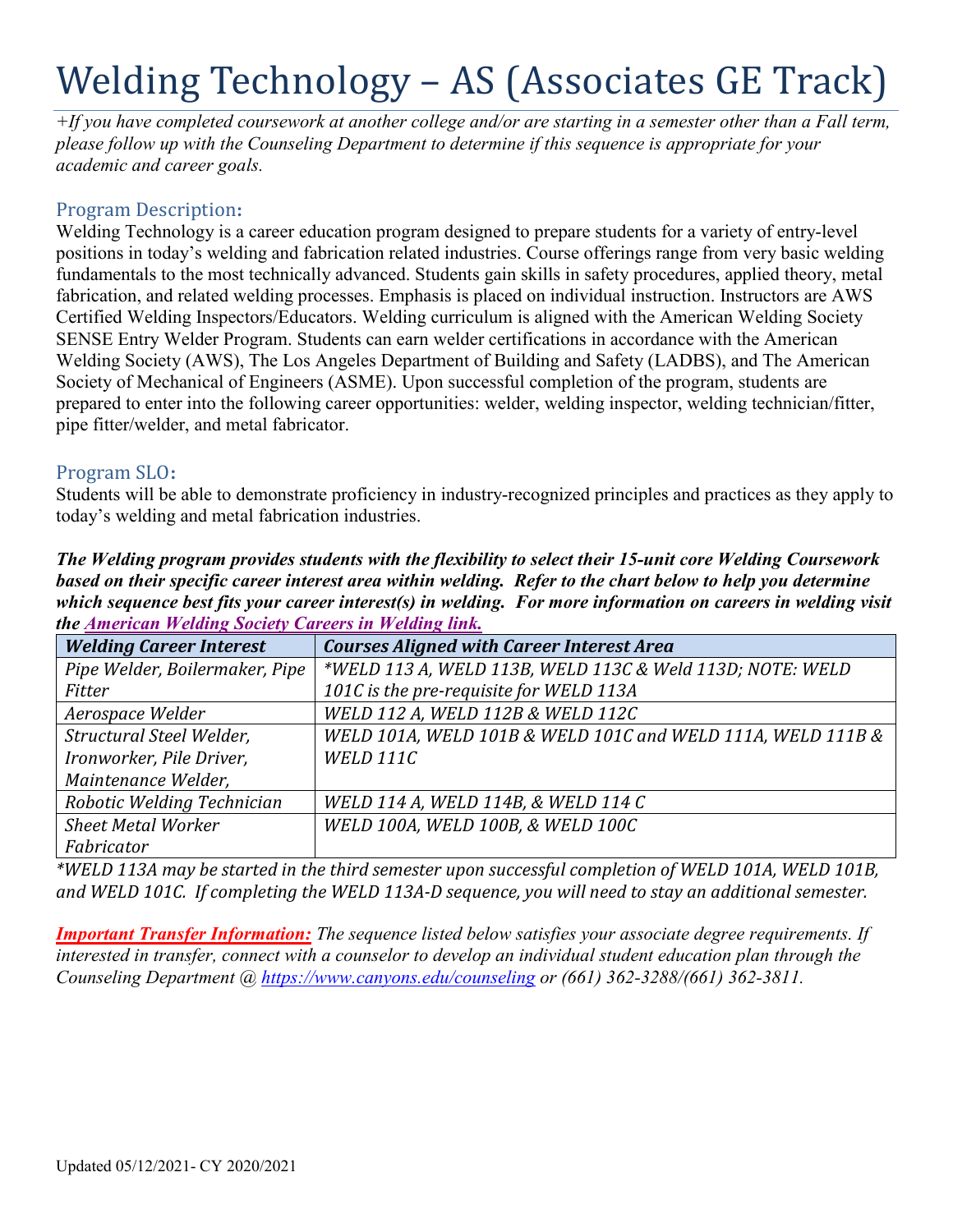#### *Major courses are sequenced and BOLDED based on recommendations by the Welding Technology Department.*  **First Semester (2.5-14 units minimum) FA = Fall; WI = Winter; SP = Spring; SU = Summer**

| <b>Course</b>                          | <b>Title</b>                                                                                                                                                  | <b>Units</b> | <b>Major and GE Courses</b> |
|----------------------------------------|---------------------------------------------------------------------------------------------------------------------------------------------------------------|--------------|-----------------------------|
| <b>Group 1 Course</b>                  | Select a course from Group 1 below. Must<br>complete at least 15 units of Welding<br><b>Coursework from Option 1 or Option 2- see</b><br>table below (FA, SP) | $2.5 - 4$    | <b>Major Course</b>         |
| <b>Group 1 Course</b>                  | Select a course from Group 1 below. Must<br>complete at least 15 units of Welding<br><b>Coursework from Option 1 or Option 2- see</b><br>table below (FA, SP) | $2.5 - 4$    | <b>Major Course</b>         |
| <b>WELD 132</b>                        | <b>Blueprint Reading for Welders and</b><br><b>Fabricators (FA, SP)</b>                                                                                       | 3            | Major                       |
| <b>ENGL 104 OR</b><br><b>*ENGL 204</b> | <b>Technical Reading and Writing (FA, SP) OR</b><br><b>Technical Report Writing (FA, SP)</b>                                                                  | 3            | <b>Major and Area Di</b>    |
| Math Competency                        | Choose one course from the AA GE Area 3 (FA,<br>WI, SP, SU)                                                                                                   | $3 - 5$      | Area 3 and Dii              |
|                                        | <b>Term Total:</b>                                                                                                                                            | $14+$        |                             |

 *\*ENGL 204 has an ENGL 101 – English Composition pre-requisite.* 

#### **Second Semester (15-28 units minimum)**

| <b>Course</b>         | <b>Title</b>                                                                                                                                                  | <b>Units</b> | <b>Major and GE Courses</b> |
|-----------------------|---------------------------------------------------------------------------------------------------------------------------------------------------------------|--------------|-----------------------------|
| <b>Group 1 Course</b> | Select a course from Group 1 below. Must<br>complete at least 15 units of Welding<br><b>Coursework from Option 1 or Option 2- see</b><br>table below (FA, SP) | $2.5 - 4$    | <b>Major Course</b>         |
| <b>Group 1 Course</b> | Select a course from Group 1 below. Must<br>complete at least 15 units of Welding<br><b>Coursework from Option 1 or Option 2- see</b><br>table below (FA, SP) | $2.5 - 4$    | <b>Major Course</b>         |
| <b>WELD 131</b>       | <b>Non-Destructive Testing (FA, SP)</b>                                                                                                                       | 3            | <b>Major course</b>         |
| <b>MFGT 090</b>       | <b>Measurements and Computations (FA, SP)</b>                                                                                                                 | 3            | Major                       |
| Natural Science       | Choose one course from the AA GE Area A (FA,<br>WI, SP, SU)                                                                                                   | 3            | Area A                      |
|                       | <b>Term Total:</b>                                                                                                                                            | $14+$        |                             |

#### **Third Semester (29-43 units minimum)**

| <b>Course</b>                                    | <b>Title</b>                                                                                                     | <b>Units</b> | <b>Major and GE Courses</b>                                                                                                                                                    |
|--------------------------------------------------|------------------------------------------------------------------------------------------------------------------|--------------|--------------------------------------------------------------------------------------------------------------------------------------------------------------------------------|
| <b>WELD 130</b>                                  | <b>Welding Metallurgy (FA, SP)</b>                                                                               | 3            | <b>Major course</b>                                                                                                                                                            |
| <b>WELD 133</b>                                  | <b>Welding Inspection (FA)</b>                                                                                   | 3            | <b>Major course</b>                                                                                                                                                            |
| American Institutions -<br>Choose Option I or II | Complete first course in chosen option - (note:<br>must take both classes within one option) (FA,<br>WI, SP, SU) | 3            | <b>American Institutions</b>                                                                                                                                                   |
| AA Elective                                      | Choose any 3-unit course that is 100-level or<br>above                                                           | $3 - 5$      | AA Elective- take remaining<br><b>Welding Coursework if 15 units</b><br>of Welding Coursework from<br>Option 1 or Option 2 are not yet<br>met from Group 1- see table<br>below |
| *Social Science and Diversity<br>Course          | Choose one course from the AA GE Area B (FA,<br>WI, SP, SU)                                                      | 3            | Area B and Diversity Area 4                                                                                                                                                    |
|                                                  | <b>Term Total:</b>                                                                                               | 15           |                                                                                                                                                                                |

**\****Take a Social Science general education course with an (\*) indication on the Associate Degree Requirements Checklist. Courses with an (\*) will also meet the GE Diversity Requirement. Refer to the Associate Degree Checklist for details.*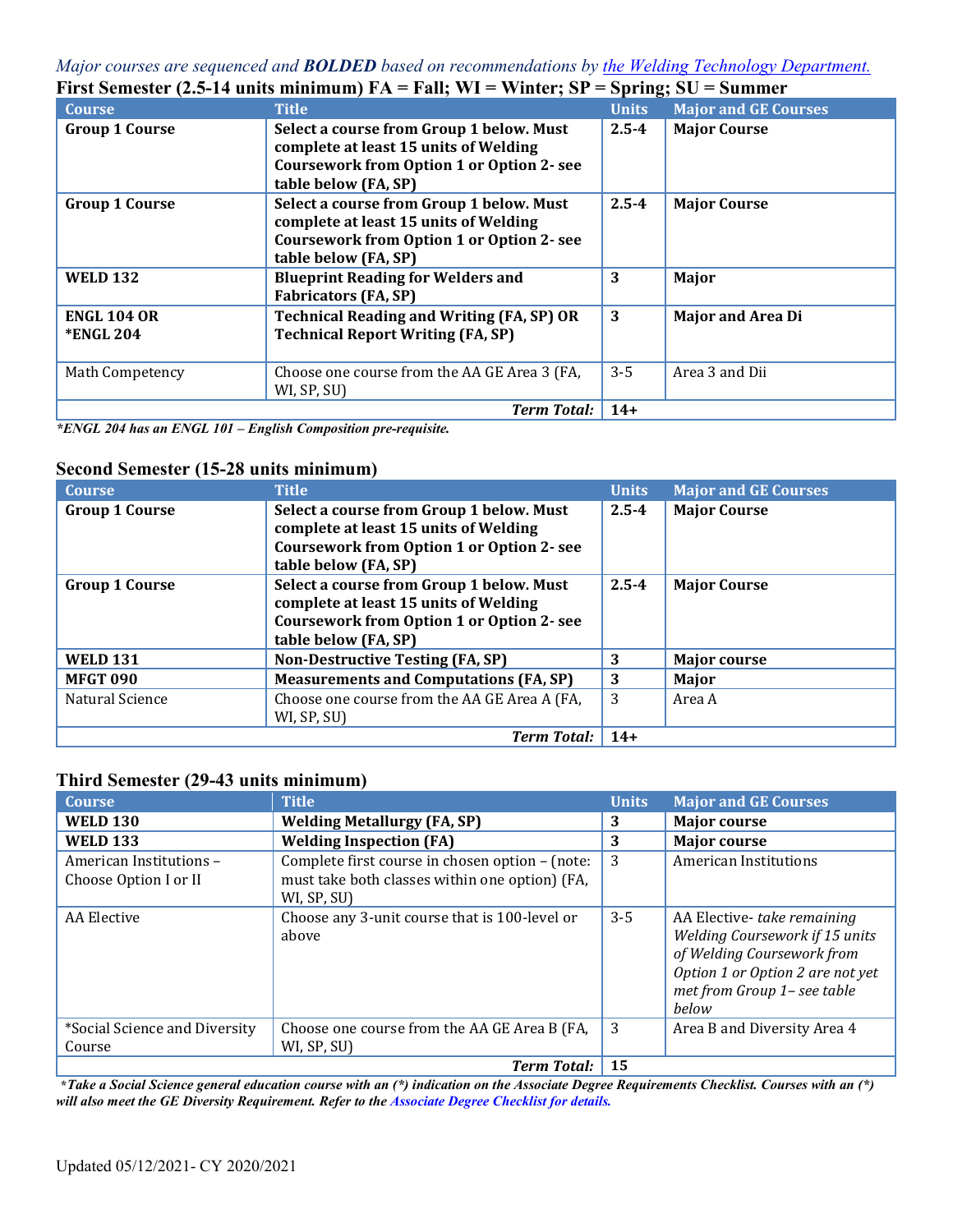# **Intersession I (44-56 units minimum)**

| Course                   | <b>Title</b>                                 | <b>Units</b> | <b>Major and GE Courses</b> |
|--------------------------|----------------------------------------------|--------------|-----------------------------|
| Humanities and Fine Arts | Choose one course from the AA GE Area C (FA, |              | Area C                      |
| Course                   | WI, SP, SU)                                  |              |                             |
|                          | <b>Term Total:</b> 3                         |              |                             |

# **Fourth Semester (47-61 units minimum)**

| <b>Course</b>                                 | <b>Title</b>                                                                                                       | <b>Units</b> | <b>Major and GE Courses</b>                                                                                                                                                   |
|-----------------------------------------------|--------------------------------------------------------------------------------------------------------------------|--------------|-------------------------------------------------------------------------------------------------------------------------------------------------------------------------------|
| <b>Major Course</b>                           | <b>Course Description (FA, SP)</b>                                                                                 | 3            | <b>Major course</b>                                                                                                                                                           |
| <b>CWE 186 WELD OR</b><br><b>CWE 188 WELD</b> | <b>Cooperative Work Experience Education</b><br>Welding Technology Internship (Unpaid or<br>Paid)                  | $1-4$        | Major                                                                                                                                                                         |
| <b>American Institutions</b>                  | Complete second course in chosen option -<br>(note: must take both classes within one<br>option)                   | 3            | <b>American Institutions</b>                                                                                                                                                  |
| PE/Wellness                                   | Take two PE or Dance activity courses<br>(excluding DANCE 100) or Health 100, 149,<br>150, or 243 (FA, WI, SP, SU) | $2 - 3$      | Area F                                                                                                                                                                        |
| <b>AA</b> Elective                            | Choose any 3-unit course that is 100-level or<br>above                                                             | 3            | AA Elective-take remaining<br>Welding Coursework if 15 units<br>of Welding Coursework from<br>Option 1 or Option 2 are not yet<br>met from Group 1- see table<br>below        |
| <b>AA</b> Elective                            | Choose any 3-unit course that is 100-level or<br>above                                                             | 3            | AA Elective-take remaining<br><b>Welding Coursework if 15 units</b><br>of Welding Coursework from<br>Option 1 or Option 2 are not yet<br>met from Group 1- see table<br>below |
|                                               | <b>Term Total:</b>                                                                                                 | 15           |                                                                                                                                                                               |

**\*Visit the Internship Website to learn more about internship opportunities and to register with JobSpeaker, internship database. Total Units: 61+** 

# **Group 1: Complete fifteen units from one of the two options below:**

#### **Option 1: Complete fifteen units from the following:**

| <b>WELD 100A</b> | <b>Introduction to Metal Fabrication (FA)</b>                                                   | 2.5 |
|------------------|-------------------------------------------------------------------------------------------------|-----|
| <b>WELD 100B</b> | <b>Intermediate Metal Fabrication (SP)</b> WELD 100A is a pre-requisite                         | 2.5 |
| <b>WELD 100C</b> | <b>Advanced Metal Fabrication (FA)</b> WELD 100B is a pre-requisite                             | 2.5 |
| <b>WELD 101A</b> | Introduction to Shielded Metal Arc Welding - (5 week course - FA, SP)                           | 2.5 |
| <b>WELD 101B</b> | Intermediate Shielded Metal Arc Welding - (5 week course - FA, SP) WELD 101A is a pre-requisite | 2.5 |
| <b>WELD 101C</b> | Advanced Shielded Metal Arc Welding - (5 week course - FA, SP) WELD 101B is a pre-requisite     | 2.5 |
| <b>WELD 111A</b> | <b>Introduction to Semiautomatic Welding (FA)</b>                                               | 2.5 |
| <b>WELD 111B</b> | Intermediate Semiautomatic Welding (SP) WELD 111A is a pre-requisite                            | 2.5 |
| <b>WELD 111C</b> | Advanced Semiautomatic Welding (SP) WELD 111B is a pre-requisite                                | 2.5 |
| <b>WELD 112A</b> | <b>Introduction to Gas Tungsten Arc Welding (FA)</b>                                            | 2.5 |
| <b>WELD 112B</b> | Intermediate Gas Tungsten Arc Welding (SP) WELD 112A is a pre-requisite                         | 2.5 |
| <b>WELD 112C</b> | Advanced Gas Tungsten Arc Welding (FA) WELD 112B is a pre-requisite                             | 2.5 |
| <b>WELD 114A</b> | <b>Introduction to Robotic Welding Automation (FA)</b>                                          | 2.5 |
| <b>WELD 114B</b> | Intermediate Robotic Welding Automation (SP) WELD 114A is a pre-requisite                       | 2.5 |
| <b>WELD 114C</b> | <b>Advanced Robotic Welding Automation (FA)</b> WELD 114B is a pre-requisite                    | 2.5 |

**OR** 

# **Option 2: Complete fifteen units from the following:**

| <b>WELD 113A</b> | Introduction to Pipe Welding (FA) WELD 101C is a pre-requisite & WELD 113B is a co-requisite | $\boldsymbol{\varLambda}$ |
|------------------|----------------------------------------------------------------------------------------------|---------------------------|
| <b>WELD 113B</b> | Pipe Layout and Fabrication (FA) WELD 113A is a co-requisite                                 |                           |
| <b>WELD 113C</b> | <b>Intermediate Pipe Welding (SP)</b> WELD 113A is a pre-requisite                           |                           |
| <b>WELD 113D</b> | <b>Advanced Pipe Welding (FA)</b> WELD 113C is a pre-requisite                               |                           |